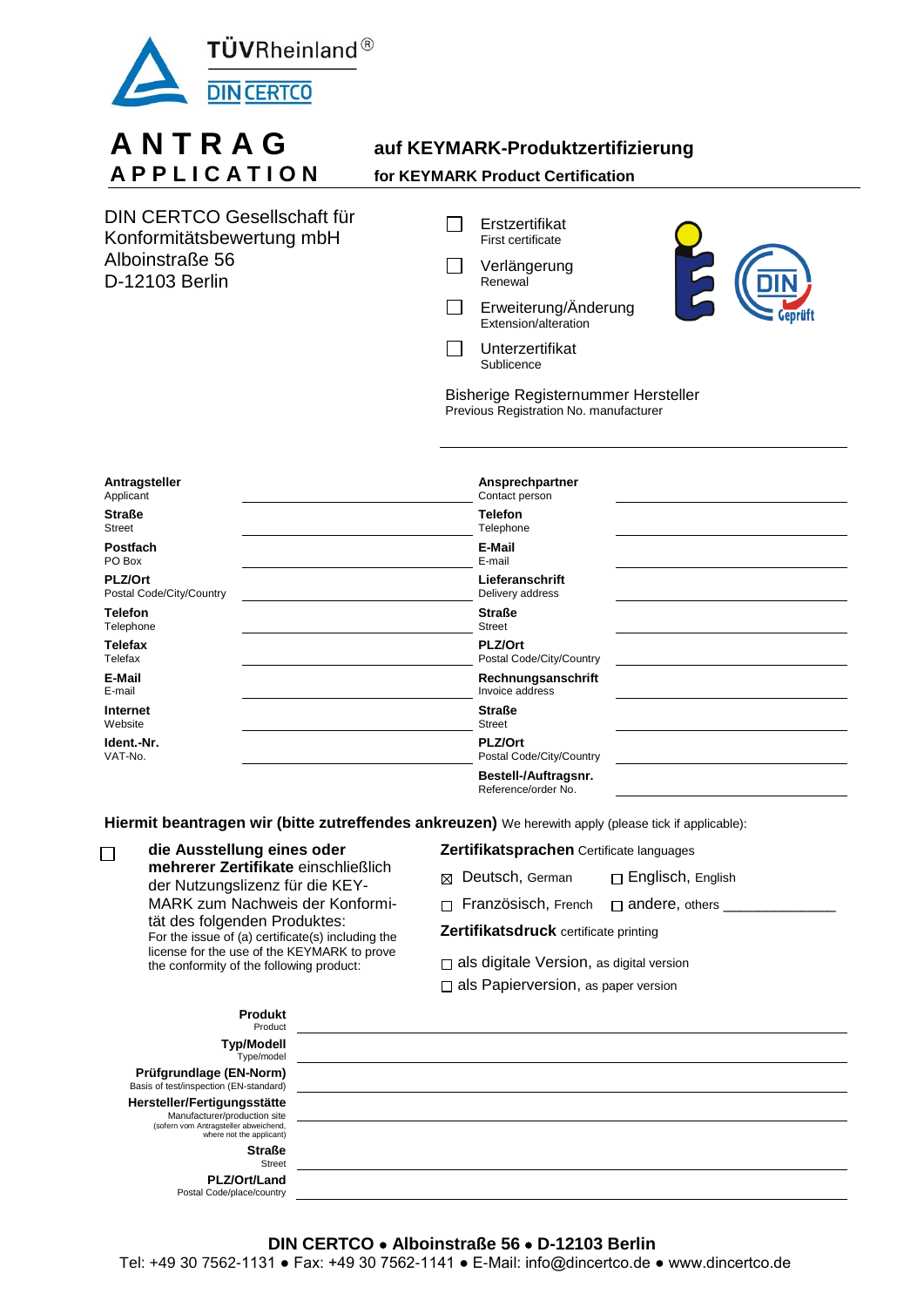| das/die folgende Prüflaboratorium/Überwachungsstelle, wenn möglich, mit den not-<br>wendigen Prüfungen und Inspektionen zu beauftragen<br>to entrust the following testing laboratory/inspection body with the necessary tests and inspections, if possible: |           |                                                                                                                                                         |                                                                                                                                                                                                                                                                                                                                     |
|--------------------------------------------------------------------------------------------------------------------------------------------------------------------------------------------------------------------------------------------------------------|-----------|---------------------------------------------------------------------------------------------------------------------------------------------------------|-------------------------------------------------------------------------------------------------------------------------------------------------------------------------------------------------------------------------------------------------------------------------------------------------------------------------------------|
| Name<br>Name<br>Ansprechpartner<br>Contact person<br><b>Straße</b><br><b>Street</b><br>PLZ/Ort/Land<br>Postal Code/place/country<br><b>Telefon/Fax</b><br>Telephone/fax<br>E-Mail/Internet<br>E-mail/website                                                 |           |                                                                                                                                                         |                                                                                                                                                                                                                                                                                                                                     |
| <b>Name</b>                                                                                                                                                                                                                                                  |           | ein Angebot des/der Prüflaboratoriums/Überwachungsstelle einzuholen:<br>for a call for tenders of testing laboratories/inspection bodies:               |                                                                                                                                                                                                                                                                                                                                     |
| Name<br>PLZ/Ort/Land<br>Postal Code/place/country                                                                                                                                                                                                            |           |                                                                                                                                                         |                                                                                                                                                                                                                                                                                                                                     |
|                                                                                                                                                                                                                                                              |           | ein entsprechende(s) Prüflaboratorium/eine Überwachungsstelle zu benennen<br>to appoint a testing laboratory/inspection body:                           |                                                                                                                                                                                                                                                                                                                                     |
|                                                                                                                                                                                                                                                              |           | Zusätzliche Informationen (bitte zutreffendes ankreuzen):<br>Additional data for the product certification (please tick, if applicable):                |                                                                                                                                                                                                                                                                                                                                     |
|                                                                                                                                                                                                                                                              |           | mente der Normenreihe EN ISO 9000:<br>relevant product standards and the elements of EN ISO 9000 serie:                                                 | Die Herstellung des Produktes und das Produkt selbst unterliegen einer produktbezogenen Herstel-<br>lungskontrolle (QS-System) unter Berücksichtigung der betreffenden Produktnormen und der Ele-<br>The production of the product and the product itself are subject to a factory production control (FPC) in consideration of the |
|                                                                                                                                                                                                                                                              | Ja<br>Yes |                                                                                                                                                         | Nein<br><b>NO</b>                                                                                                                                                                                                                                                                                                                   |
|                                                                                                                                                                                                                                                              |           | der Normenreihe EN ISO 9000 unterstützt:<br>This factory production control is supported by a quality management system according to EN ISO 9000 serie: | Diese produktbezogene Herstellungskontrolle wird von einem Qualitätsmanagementsystem nach                                                                                                                                                                                                                                           |
|                                                                                                                                                                                                                                                              | Ja<br>Yes |                                                                                                                                                         | Nein<br>No                                                                                                                                                                                                                                                                                                                          |
|                                                                                                                                                                                                                                                              |           | Das QM-System wurde zertifiziert durch:<br>The QM-system has been certified by:                                                                         |                                                                                                                                                                                                                                                                                                                                     |
|                                                                                                                                                                                                                                                              |           | Zertifizierungsstelle<br>Certification body                                                                                                             |                                                                                                                                                                                                                                                                                                                                     |
|                                                                                                                                                                                                                                                              |           | Datum der Zertifizierung<br>Date of certification                                                                                                       |                                                                                                                                                                                                                                                                                                                                     |
|                                                                                                                                                                                                                                                              |           |                                                                                                                                                         |                                                                                                                                                                                                                                                                                                                                     |